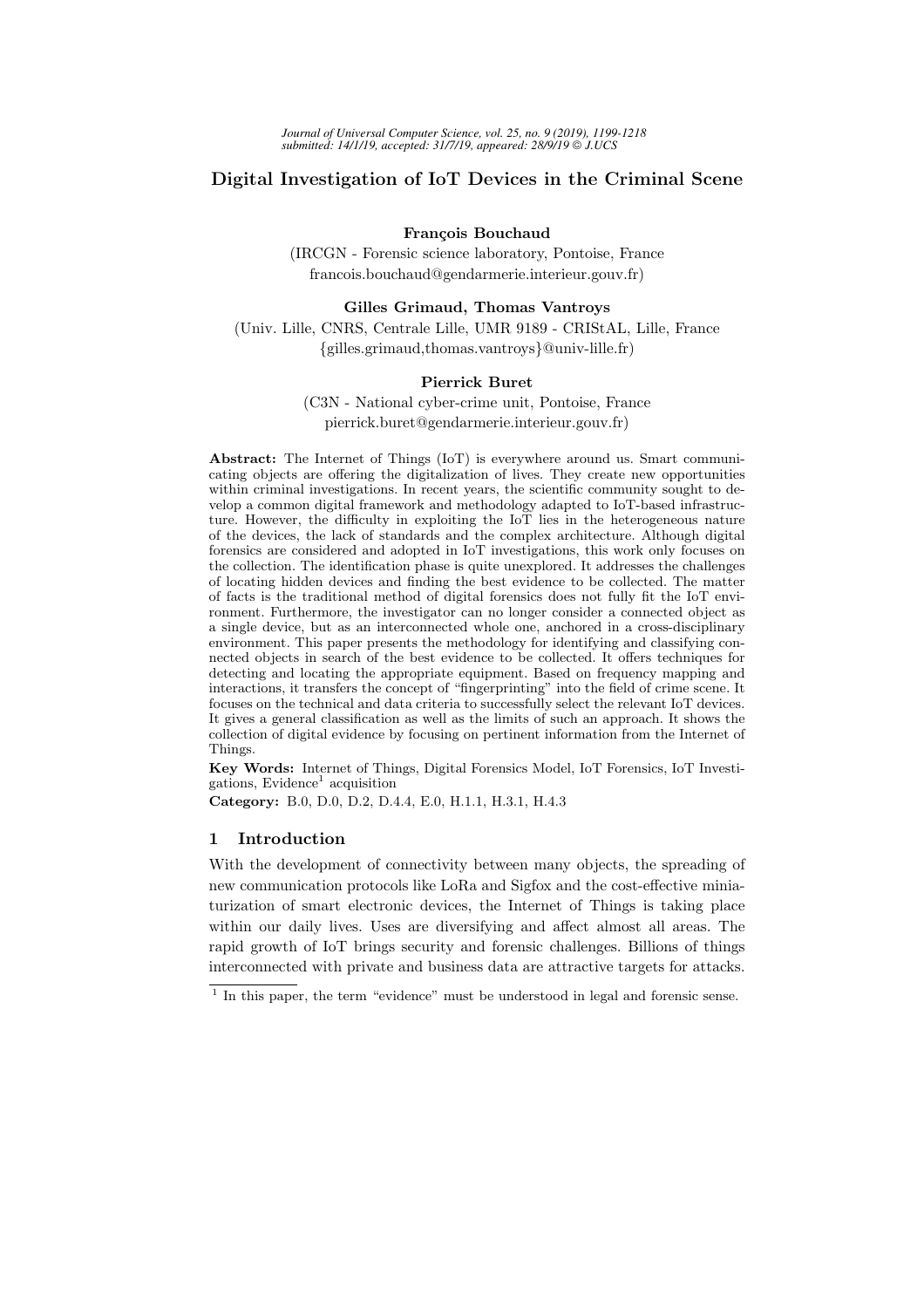In the meanwhile, this hyper-connected universe makes available to all the digitalization of life. It creates some opportunities for criminal investigations. Traditional methods of recording events sometimes prove to be wrong because they depend on people susceptible to errors, prejudices according to the period and the context. In many cases, the element collected by eyewitnesses has not been a major source of truth and contributes to more than 70% of the mistakes, which are then contradicted by scientific evidence, like DNA. The IoT increases the volume, variety, and veracity of direct evidence of human activity. Thus, IoT can bring much more than localization and identity through a dense network of sensors, but it also obtain the necessary information on actions performed by individuals or by a device on a crime scene. This information may be decisive in a court of law or may guide the investigation, for example, to date an event, to find a murderer or to confuse testimonies. Several real cases integrating connected objects have recently made headlines. A very interesting example is the case of Anthony Aiello in San José. It is the match between the victim's FitBit data and the information out of the home automation system that has set light on the murder of a woman.

With the heterogeneity of connected objects and the lack of standards, this paper develops a methodology to identify and classify IoT devices. The purpose is to help the investigators and prioritize the collection of information within an IoT infrastructure. In this article, we will use the home device called "Sen.se" Mother" as a way to illustrate our proposal. This paper is organized as follows: Section 2 describes the concept of the Internet of Things and the link between evidence and connected objects. Section 3 focuses on taking into account the IoT infrastructure on a crime scene. Section 4 presents a methodology to answer this problem. Section 5 explains how an investigator can prioritize these devices based on the amount of collectable data and Section 6 shows collection methods.

### 2 Background

In this section, we present a taxonomy of the Internet of Things. We suggest matching the connected objects with the elements sought during an investigation of the crime scene.

## 2.1 A definition of the IoT

[Dorsemaine et al. 2015] defines the IoT as a "group of infrastructure interconnecting connected objects and allowing their management, their data mining and the access to data they generate". Each object is uniquely identifiable, carrying out a specific role and interoperate within the network (Figure 1). The interconnection of objects brings advanced services.

To illustrate this architecture, we rely on the use case derived from the IoT smart home called "Sen.se Mother" [Sen.se 2018]. It consists of a local pickup point called "Mother" and tags called "Cookies". Tags can be used in the home to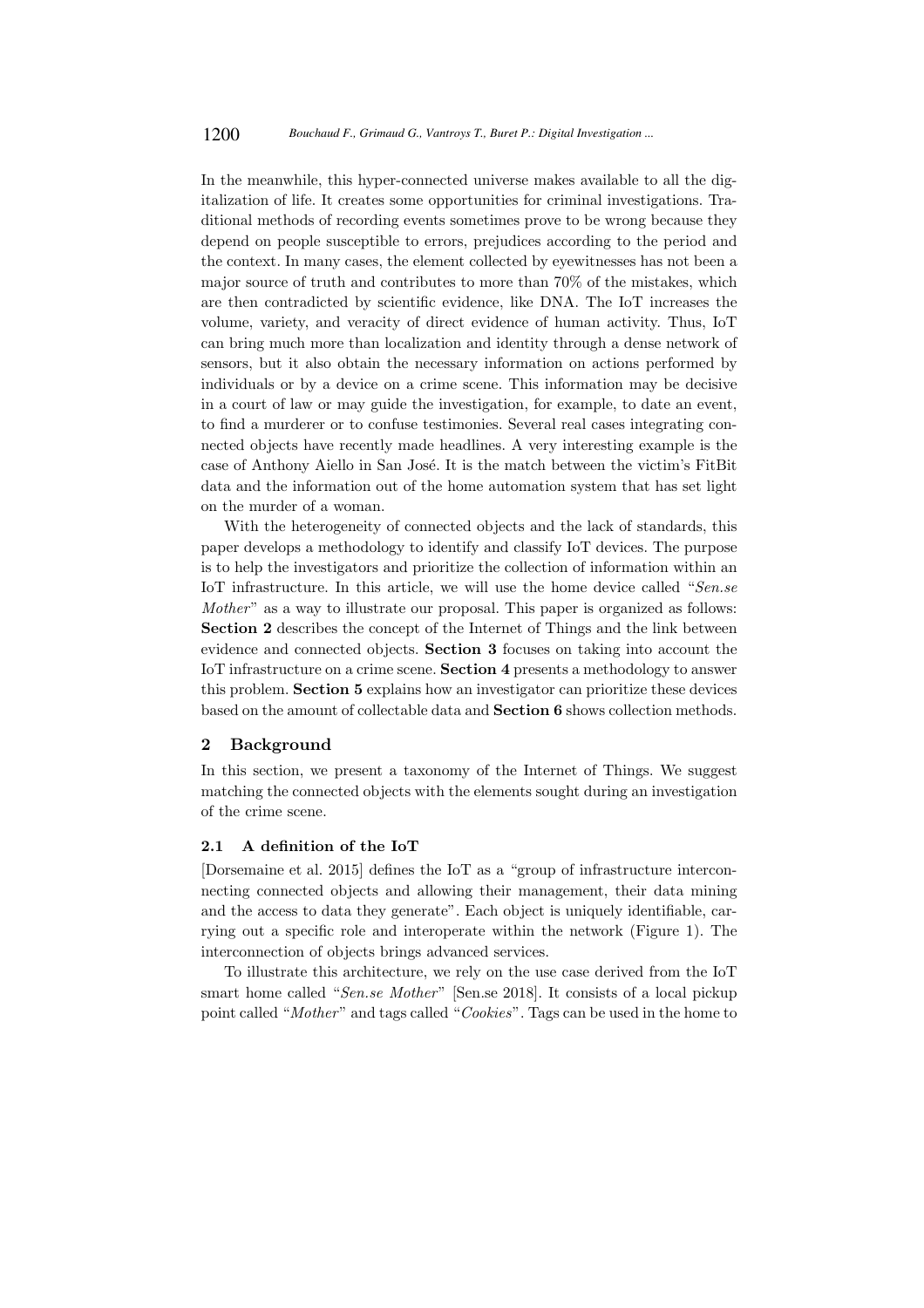

Figure 1: Architecture related to the IoT, described in [Dorsemaine et al. 2015]

turn a simple object into a connected object. The "Mother" collects the sensor feedback information to be sent to the Internet or triggers scheduled actions. Furthermore, this gateway connects peripherals from other platforms such as Philip Hue. Data are stored online on the platform Open.Sen.se and can be displayed through mobile phone applications. A set of Web APIs is also available to create applications that exploit data collected by "Cookies". Based on the CC430F6137 System on a Chip (SoC), the "Cookie" provides an integrated thermometer sensor and a three-axis accelerometer.

#### 2.2 IoT classification based on data characteristics

[Rahman et al. 2017] explore a new approach of IoT devices based on the types of data collected. The paper presents a forensic data classification defined with two IoT devices "Sen.se Mother" and "Samsung Hub". This concept is widely used in IoT crime scenarios and attempts to identify grounds of evidence.

Connected objects collect physical data from their environment, through different sensors. They send them to the cloud for data processing tasks. We identify three categories of evidence searched by investigators, and each of them is associated with sensors families and type of data (Figure 2).

The presence of a person on a crime scene can be revealed by temperature variations or by detection sensors. This event is dated and located precisely. The radio link can be considered as an event sensor. A communication links the timestamps to a specific operation. A change in the positioning of an object leads to the restructuring of the network architecture. Measurement variations inform the investigators of an event about when and how long this event has happened. In the example of a smart home, "Cookies" can be used for multiple purposes, like tracking the movement of an object or a person, with the time and the duration of the movement. The signature of the movement is captured, analysed and recognized by the "Mother" in order to carry out a specific action.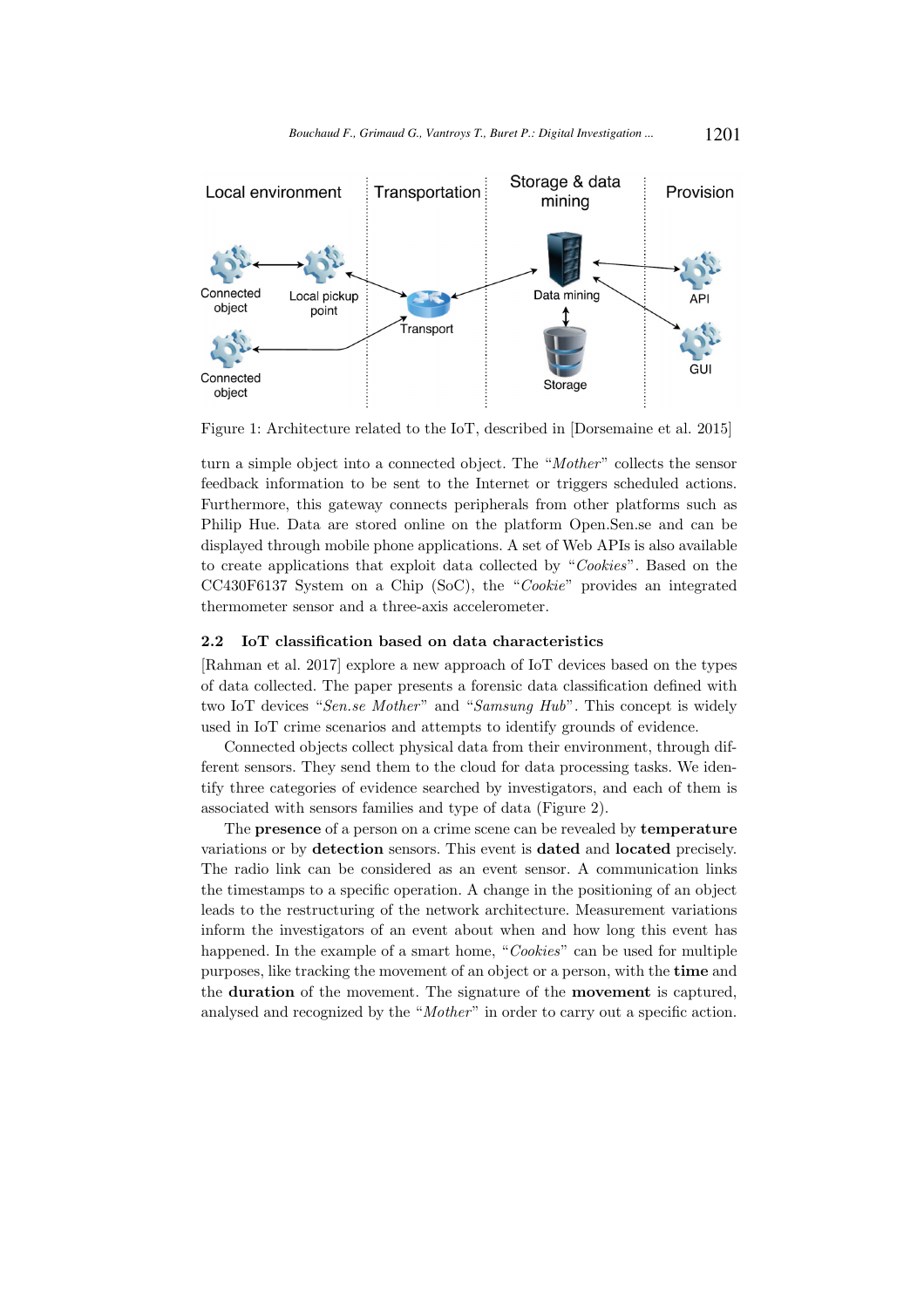

Figure 2: IoT categorization matching evidence to devices

The tag can also be used to control the bedroom's door openings or the presence of a person in a bed.

#### 3 IoT investigations

In the context of digital forensics<sup>2</sup>, investigators are well trained to identify the medium (phone or computer) to collect and to analyse it. Because IoT devices come in many forms, the identification process becomes more complex. Devices are heterogeneous, not always identifiable by lack of standards and even hidden. So, the investigator can miss the presence of an information system at the crime scene. The detection, localization and identification arise as serious issues. Moreover, the connected object is often selected according to its mechanical aspects and visible interests. The system data or the logs should attract the investigator's attention.

 $\overline{2}$ According to a definition from the National Institute of Standards and Technology (NIST) [Kent et al. 2006], digital forensic is "an applied science to identify an incident, collection, examination, and analysis of data while preserving the integrity of the information and maintaining a strict chain of custody for the data".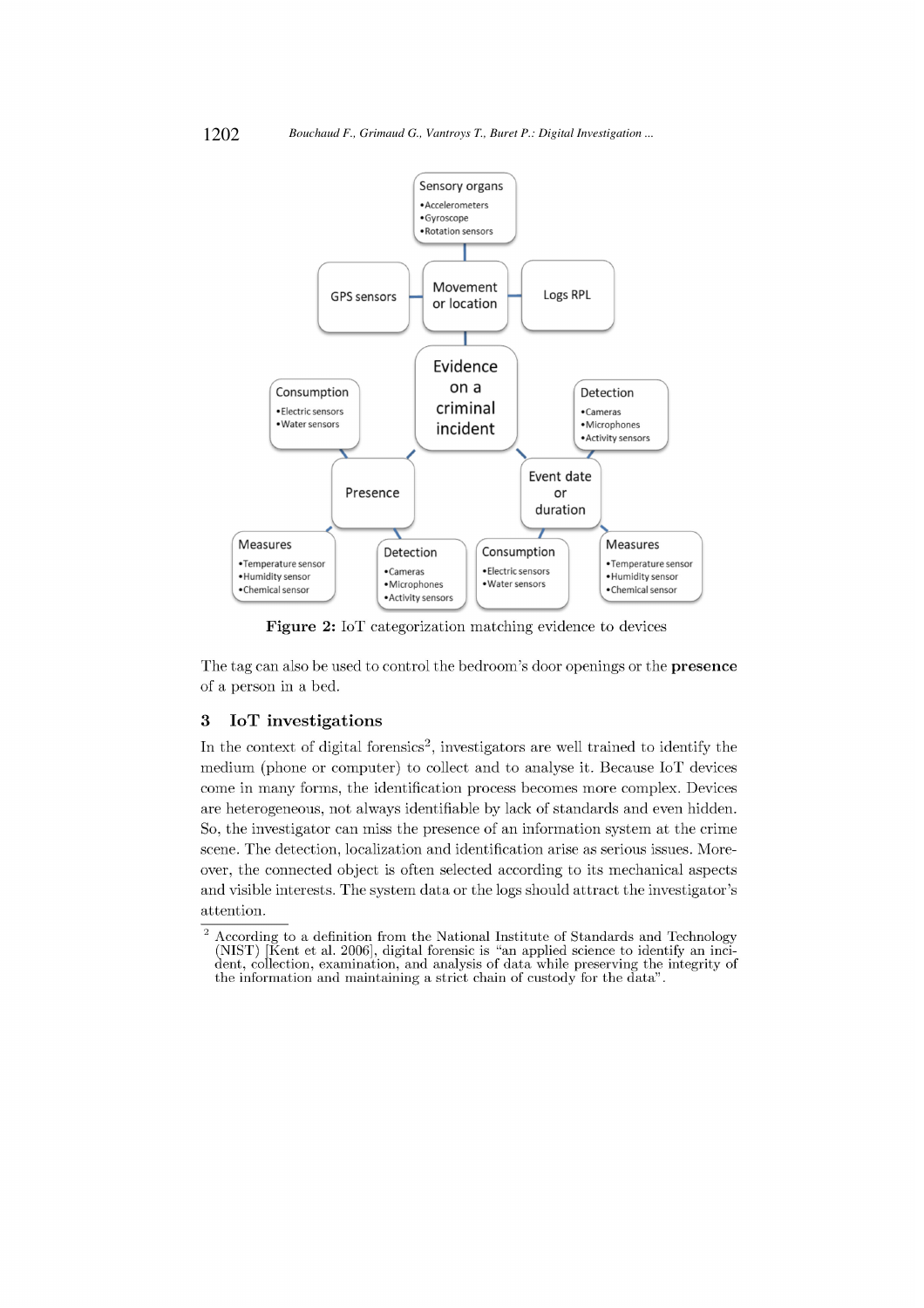#### 3.1 Related works

The search for evidence in an IoT environment is an extension of the work and traditional uses of digital forensics. Although the field of IoT in digital forensic research is relatively new, there are already many interesting works. [Hegarty et al. 2014] discuss the fundamental challenges for the forensic with IOT devices. [Oriwoh et al. 2013] question how digital forensics in an IoT environment is moving away from the traditional approach. It set forth a forensic model based on zones approach to divide the crime scene into zones.

[Perumal et al. 2015] take up this concept of dividing the environment into zones. He gives direction on how to conduct the analysis and investigation of this concept. [Copos et al. 2016] collect network data from an IoT device from Smart Home Network Traffic. [Zawoad et al 2015] explain a Forensics-Aware IoT model (FAIoT). That is a kind of centralized trusted evidence repository after directly collecting evidence from the cloud, accessible to investigation by a specific interface. [Rahman et al. 2017] show a new approach based on attack scenarios in order to identify general sources of evidence. Thus, the related works follows the tracks of forensic collection and analysis by updating the methodology of digital forensics or by studying its architecture. However, the process of identifying and searching IoT devices, visible and hidden in the local environment, is poorly studied. This fundamental step is the basis of the investigation to find evidence for the court of justice.

#### 3.2 Problem of identification

According to the definition of the National Institute of Standards and Technology (NIST), the identification phase includes two steps of analysis: an incident and evidence. The first step is important for successful investigation and a potential correlation with other similar events. The second step is not always immediately accessible. Indeed, the crime scene is dealt of visible and hidden devices, which broadcast the data in a timely manner. Moreover, connected objects are not always visually identifiable. The variety of devices, their roles in the IoT infrastructure, and their reliance on the network, especially for the data storage management policy, make it difficult to find evidence. Interesting data can be scattered over the infrastructure. Thus, the localization of the devices and the shape of the evidence are studied to allow an efficient recovery of these.

Given a huge amount of data to predict possible evidence, investigators must find effective processes and tools to select them. They cannot collect and analyse everything. Identification is made at the beginning of the investigation and during the collection phase. It must be adapted according to the elements found. In the collection process, an investigator identifies, labels, records and acquires live data from the sources of relevant data. Several difficulties are perceptible, particularly because of the network topology related to diversity of protocols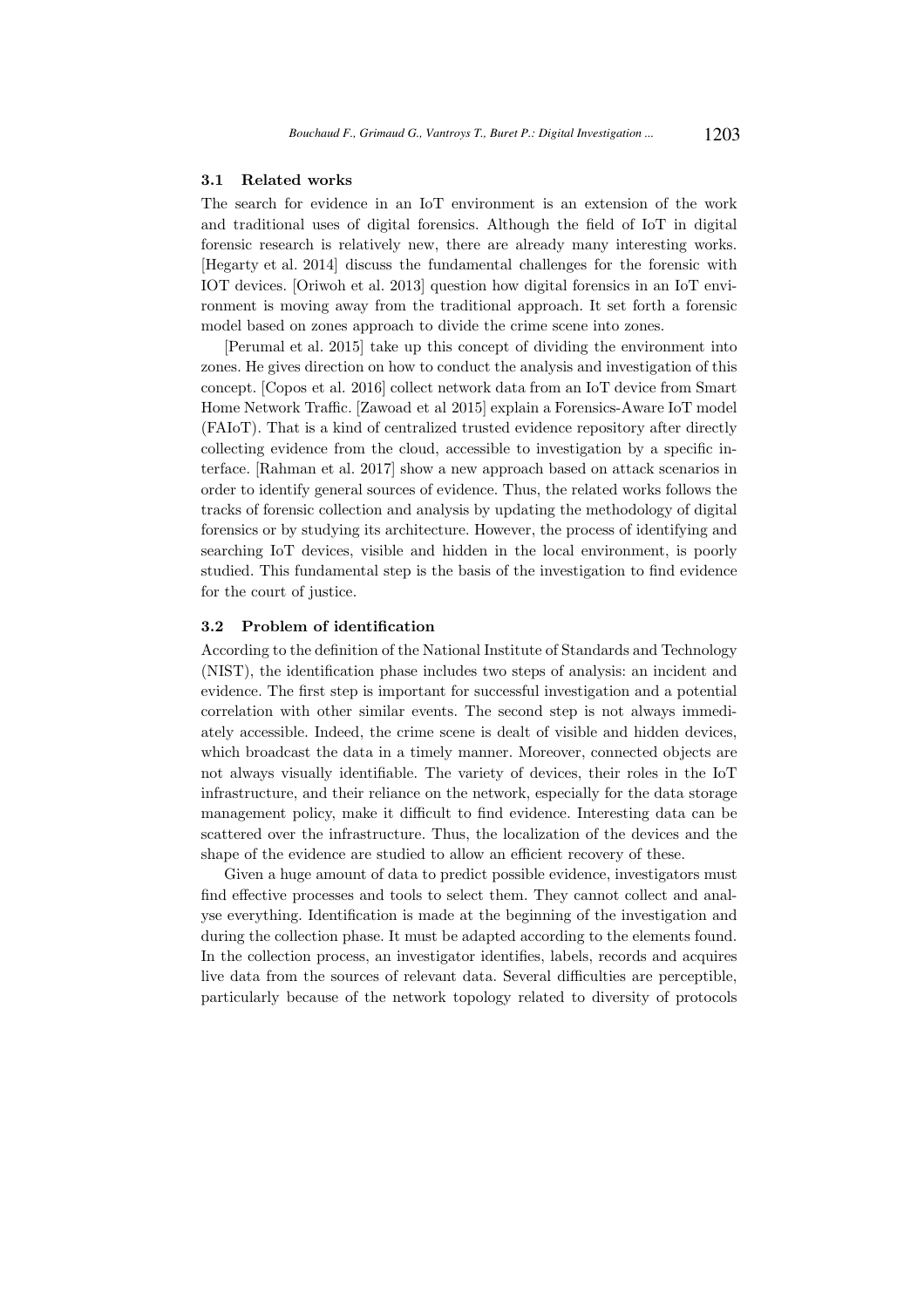and the presence of volatile memories. Many connected objects in IoT infrastructure use Real-Time Operating Systems (RTOS) which do not persist data. The acquisition of evidence may not be reliable due to the transient nature of IoT ad hoc network connectivity. The study of connected objects on the crime scene allows us to apply the existing solutions of digital forensics to perform the acquisition of volatile memories. Several case studies are presented in the last section.

## 4 IoT identification approach in a crime scene

In this section, we suggest a methodology to discover and identify devices on the crime scene before collection.

## 4.1 Digital footprint concept

The forensic investigation is based on two main principles: the concept of transfer with the principle of Locard [Locard 1920] and the concept of individuality from traces left at a crime scene, according to Kirk's vision [Kirk 1974]. The exchange principle of Locard stipulates that the contact between two items induces an exchange. The author shows something on the crime scene and comes up with something else, both of which can be used as forensic evidence. Since physical contact may not always be mandatory, this may extend Locard's principle to virtual interactions. However this exchange may be transient and easily lost. Kirk developed the concept of individuality from traces. Individuality implies that each entity, person or object, cannot be identical to itself. It is therefore unique. Two objects, natural or artificial, cannot be exactly the same. This vision has limits on the question of falsification and alteration of the information by external acts. The fingerprint is one of the most used characteristics to identify a person. It does not change over time and its numerous variants enable it to be sorted. The fingerprint of a digital system is its electromagnetic signature defined by its own hardware and software characteristics. Specifically, it can be made up of a set of technical characteristics such as the transmission frequency range, modulation, the shape of the signal, response time, addressing, signal power, etc. The imperfect transfer of unique features has an impact on the identification of a device. This loss of information may be related to environmental or temporal constraints, communication difficulties, external contamination, etc.

## 4.2 Definition of the investigation methodology

When an investigator arrives at the crime scene, he carries out several methodical operations. First, he protects the whole scene against external pollution. This approach is simple and obvious in the case of physical exchange such as fingerprints, firing residues or blood. It is more difficult in the digital context. The investigation process breaks down into four steps (Figure 3). Each step is applied to a "Sen.se Mother" device.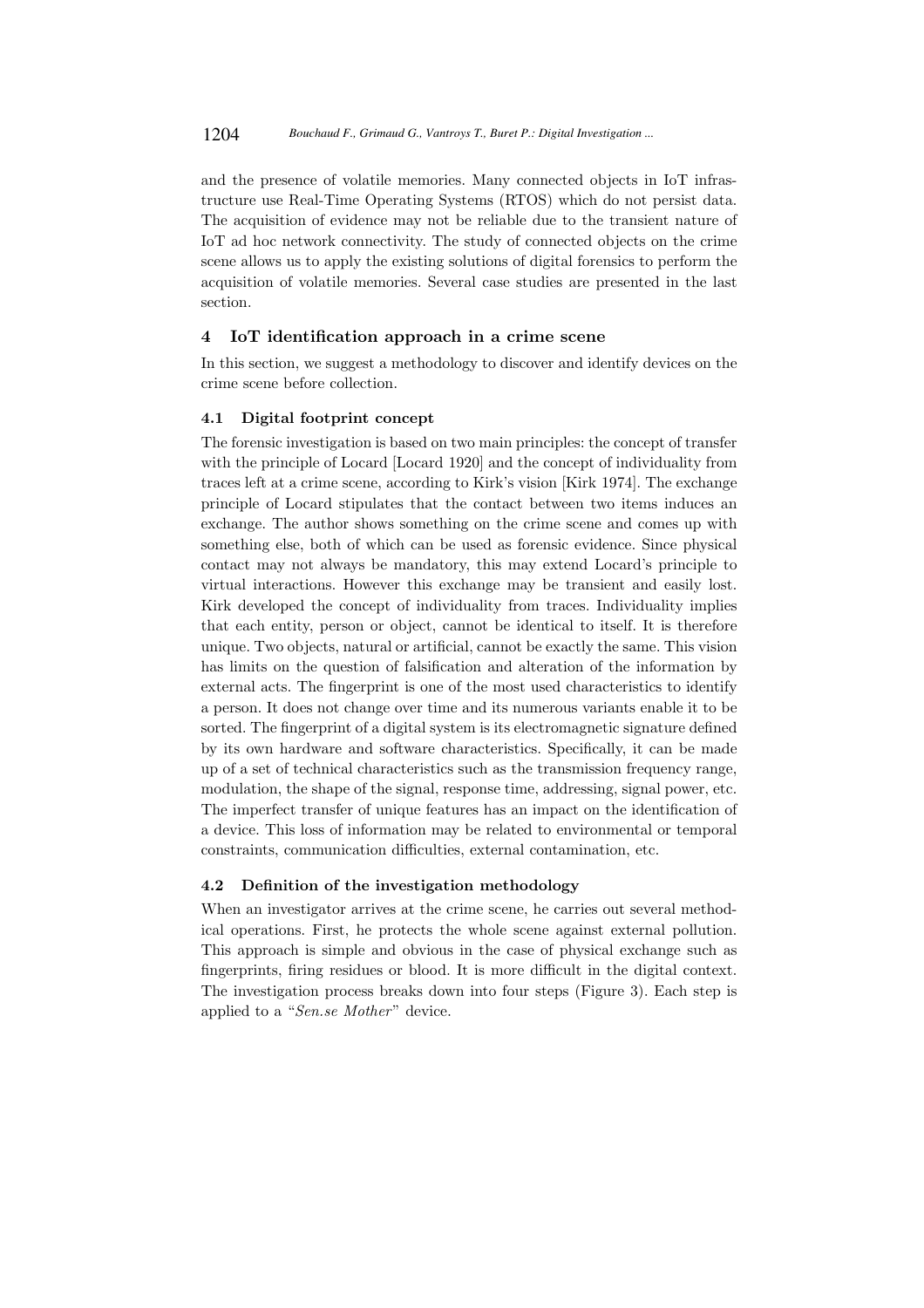

Figure 3: Investigation methodology for the IoT

- In the detection phase, investigator studies the behaviour of an environment. He captures the electronic signature of space, defined by signal characteristics. This information gives an electromagnetic baseline and shows active devices. This first approach can be supplemented by external actions on the idle devices. Nevertheless, an impact study must be carried out beforehand. In our example, "Cookies" communicate with the "Mother" at 915.0 MHz on one channel, whose the Occupied BandWidth (OBW) is equal to 362.74 kHz. This first step makes it possible to deduce the presence of a connected device on a crime scene without knowing its position, its nature and the number of devices present, knowing that the "Mother" can accept a maximum of 24 "Cookies".
- The localization of IoT devices is based on signals captured at several points. This approach consists of defining the origin of the signal by trilateration and by comparing the captured information. Studying the signal strength at several points allows the investigator to assess the position.
- The recognition process is conducted from the visible information on the target and the frequency information captured. Correspondence tables allow you to perform reconciliations. In our example, the "Cookies" FCCID is 2ABGNCOO001 and for the "Mother" 2ABGNMOM001. On the other hand, each "Cookie" is individually identified by a unique name consisting of eight letters and numbers, such as 6FEB205D or AB61092C. The study of this individual signature allows the investigator to know the number of connected objects present at the crime scene.
- Check-in for a list of potential evidence is performed. The investigator studies the interconnection devices. He determines the role of each element: actuators, sensors, nodes of the local network, gateways, etc. A dependency graph approach is performed. In your example, locally "Mother" communicates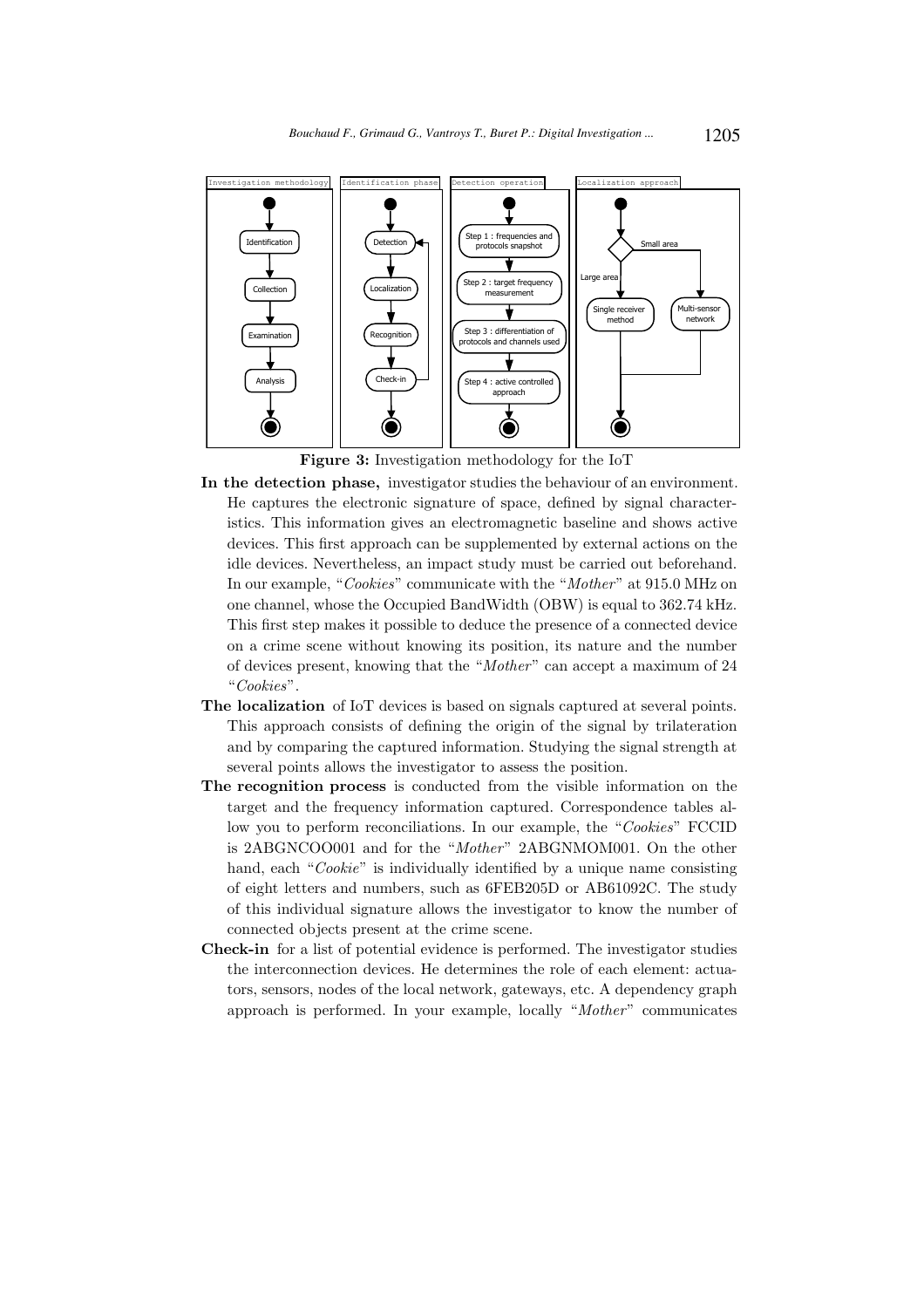with "Cookies" over the wireless network and uses an Ethernet connection with the Internet. The identification of "*Mother*" and network settings on the crime scene allows investigators to retrieve information from the IoT platform and identify the user interface, including associated devices, such as a mobile phone.

#### 4.3 Detection operation

The detection of active devices is done in four steps. This phase consists in determining the frequencies used and associating device families according to the study of the protocols. Before any detection operation, the investigator must remove all communication equipment that he is carrying: mobile phones, work computers, control equipment, etc. Indeed, these devices can disrupt the crime scene. At the same time, the investigators retrieve the story of the equipment used by the first responders. This information is exploited by step 3.

The first step is to detect known frequencies and protocols. This operation is performed passively. The investigator obtains a first frequency map of the active objects. This digital signature is a unique fingerprint at a given time, similar to a snapshot. The frequency sweep is done at several levels, methodically. Thus, he performs a first series of measures around the crime scene to freeze the general atmosphere. With global measurements, the technician identifies the external signals. He also studies the impact of measuring instruments on the crime scene. This observation is performed throughout the technical operations. Then, in step 2, he calculates at several points the radio signal on a target frequency. This is done over a long enough period to obtain relevant information. So, with these signatures, he detects the presence of objects on a crime scene. This approach is based on an understanding and comparison of technical characteristics of different protocols. The differentiation of the protocols is done in step 3. The channels used by the target devices are studied one by one. The influence of the radio environment is taken into account, as well as the behaviour of communication equipment such as variable speed channels, fixed channels, low or high power, etc. The perception process depends on the sensitivity of the detection method that is used and the ability to differentiate the trace from the background. However, the map is incomplete for several reasons. Only active devices are detected. The measure is limited in time, partial or unachievable. Therefore, we offer other solutions to detect passive devices or a group of devices based on traffic generation. Three solutions can be considered: generating wake-up order, adding a connected object in the network or jamming the frequency. A brief interruption in the power of a node may cause a new synchronization of network objects. However, this operation destroys the data stored in the volatile memories and modifies the scene of the crime. Step 4 consists of active actions mastered at the crime scene. These technical operations are performed after the retention of the information contained in the devices observed in the previous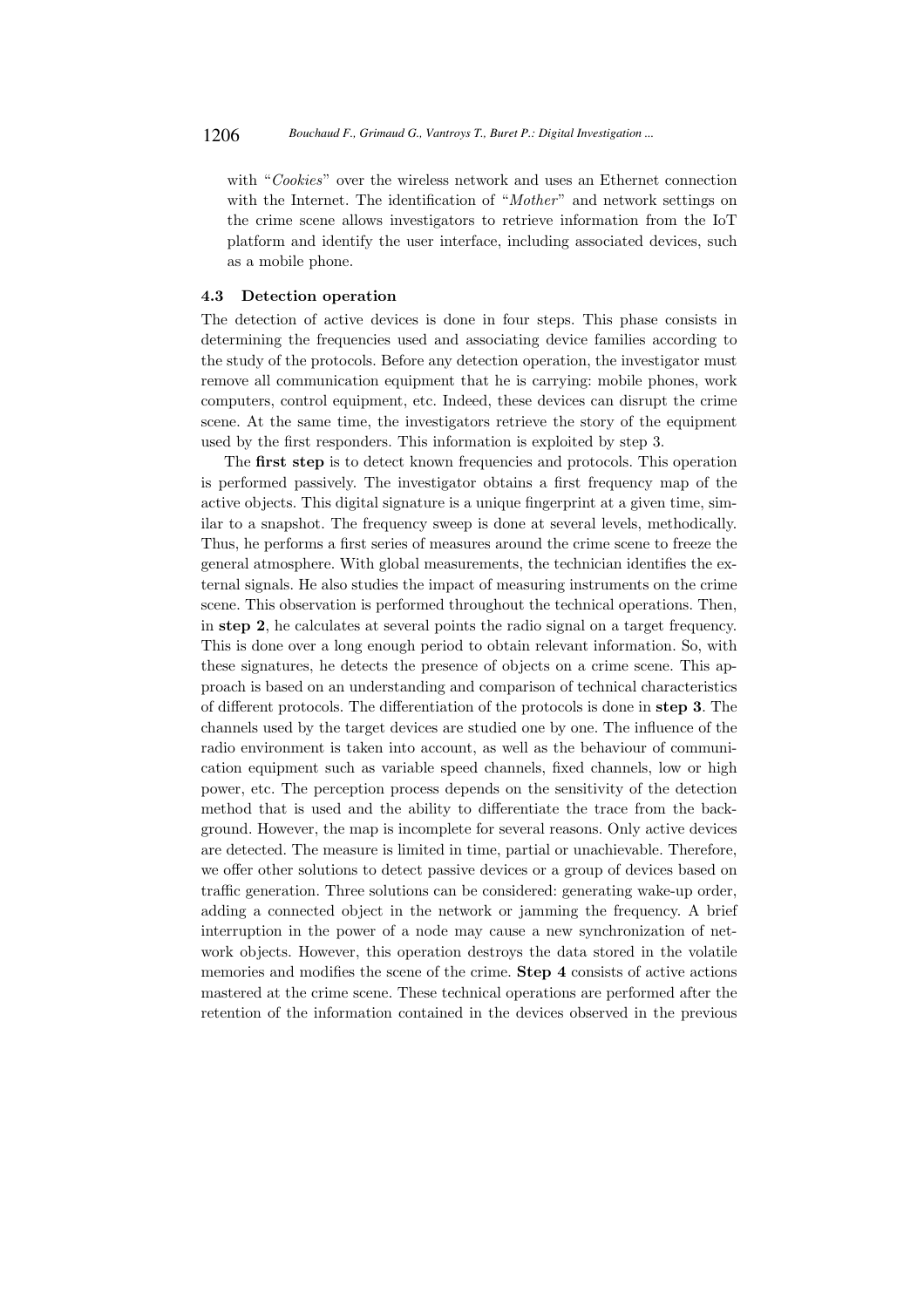steps. To illustrate the concept of "wake-up order", we can cite the Simple Service Discovery Protocol (SSDP) used in IoT devices. A thorough study of the communication protocols must be carried out in order to understand the principle of data synchronization. The ultimate goal is to be able to "force" pairing. Add, jam or disconnect a device in an IoT infrastructure can generate radio traffic between devices. Periodically, devices send "Hello messages" to detect other members of the network. If there is no response, the communication links are cut off or the devices choose to reorganize. To illustrate this concept, we use Routing Protocol for Low-Power and Lossy Networks (RPL). Routing is based on the proximity of objects for the most efficient communication possible. Any modification of a device in the network can have an impact on the organization of the network. An interdependence link exists between objects. Jamming can also be used to force some protocols to use specific channels.

Detection operations are made more complex by the presence of new standard protocols. Only the type and flags of this communication are heard. Many of them use spectral scattering, high-speed frequency switching, modulation of the first signal sent in response, cryptographic communication without the possibility of distinguishing two devices.

#### 4.4 Localization approach

Localization is one way to distinguish devices when protocols do not allow it. This phase aims to map, differentiate and classify the target equipment. For each device, a spatial reference system is calculated.

The study of the Received Signal Strength (RSS) and its phase allows the investigator to locate a device. This measurement operation is performed according to several points. A limit of this method resides by the disturbance of the signals from other objects. The strength, shape, and signal disruption depend on the device in a given environment. Moreover, the power of the broadcast signal depends on the frequency and therefore in its ability to pass through solid bodies. Rebound or attenuation phenomena are observable. So, good localization requires identification of the study area. The type and size of the materials of the environment are taken into account by a topological study with a laser or sonar technology. The aggregation of data collected is a complex, long and ingenious operation. There are interesting works about indoor localization concept. For example, [Lassabe et al. 2009] investigate about Wi-Fi indoor localization to detect and locate the mobile phone with the accuracy of the order of less than one metre. [Altini et al. 2010] and [Höcker et al. 2010] present a localization approach for Bluetooth devices, based on multiple neural networks. [Blumenthal et al. 2007] study ZigBee-based sensor networks and study a localization approach for these ZigBee devices.

The results are usually not precise to be directly exploitable. Temperature, humidity and building configuration at a given moment influence the measure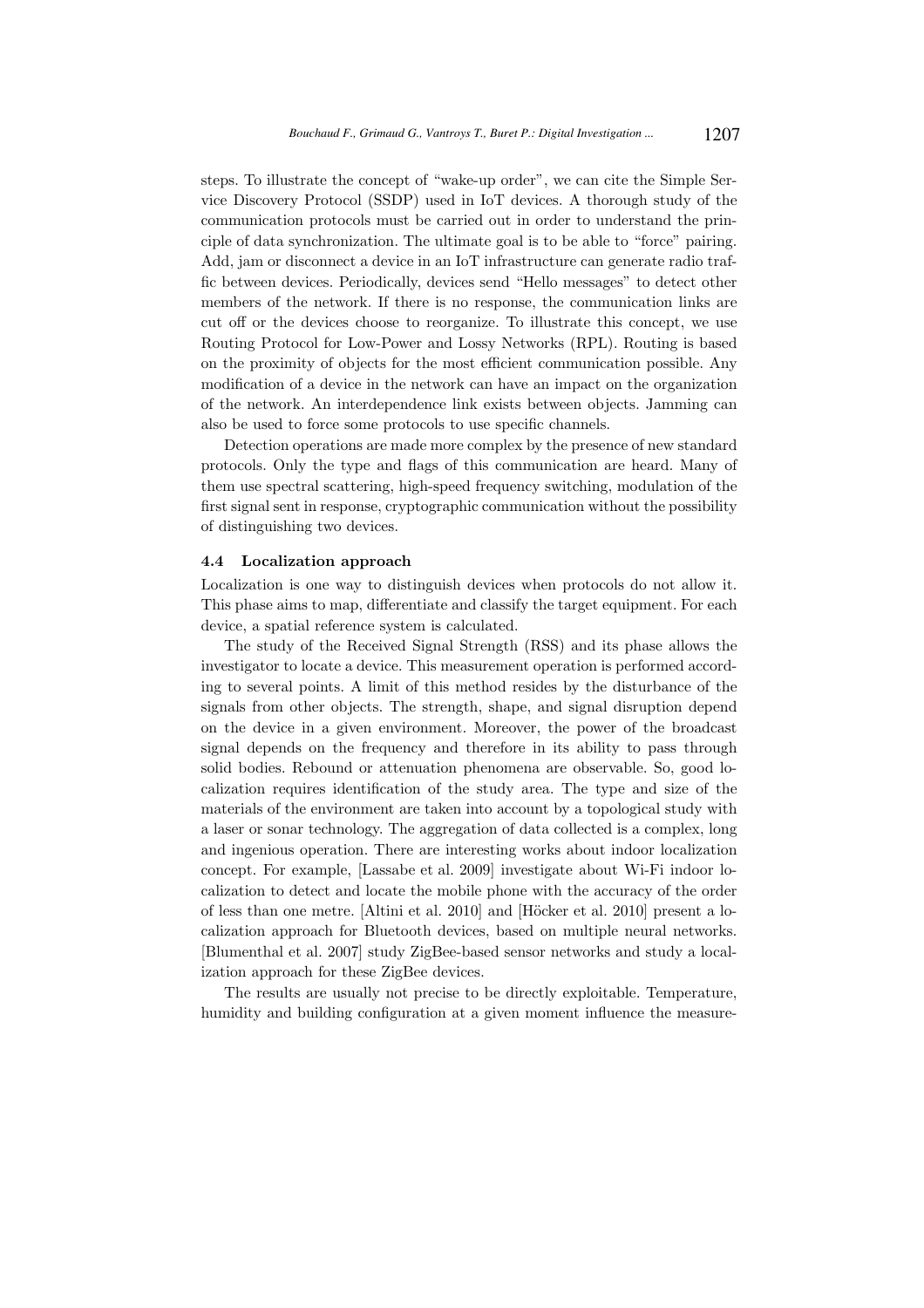ments. Furthermore, in an indoor environment, the devices can be located on several floors. The investigator must perform an "empirical" research. Depending on the device found and its role in the infrastructure, the investigator must find devices related to the latter on the same network. We study two techniques to take into account the entire crime scene and its singularities: a single receiver method and a multi-sensor network approach with a set of remote sensors.

- The single receiver method involves scanning the entire crime scene with a multi-antenna sensor high-speed. The localization of an object is performed by comparing information collected during the displacement of the sensor. The study of the active capacities of the target device by the realization of a ping offers a refinement of the measurements. This type of equipment is used on drones for wide or unreachable outdoor surfaces. To improve the efficiency, this measurement method can be coupled with information from operator networks. These reduce the study area.
- The multi-sensor network consists of taking measurements from fixed and moving points. This system can integrate sensors with accelerometers, gyroscopes and external capabilities such as Global Navigation Satellite System (GNSS) solutions. The obtained result is a contextualized measure in space and time. The integration of the temperature sensor brings significant added value, especially for the study of wave propagation and thermal signatures. This type of equipment is used in a small area. The calculating devices are positioned at least three ends. To improve accuracy, a recording device can be placed in the centre of the study area.

It is essential to observe and put an end to any interference, either by localization or by countermeasures. Moreover, radio-frequency data transmission on a crime scene disturbs the observed environment, even for the calibration of passive listening devices. In order to avoid an alteration of the data, the operations are performed in promiscuous mode. Only a spectral analysis proving the absence of signals over a sufficient time makes it possible to deploy sensors on unused frequencies. There are many electronic attacks on the localization technologies. However, the operations are conducted on digital investigation of a crime scene. The check-in phase may allow the investigator to note this absence.

## 4.5 Recognition process

#### 4.5.1 Protocol recognition

With protocol information, we refine technical characteristics as product signature and signal structure. Bluetooth mesh networking, Wi-Fi and ZigBee use Media Access Control (MAC). This addressing mechanism is used to identify the manufacturer and the device. The idea is to compare this identification information with the elements of the traffic generated. However, some technical constraints can be observed. Bluetooth equipment, for energy saving problematic, is paused automatically. There is no continuous broadcast. That's why, the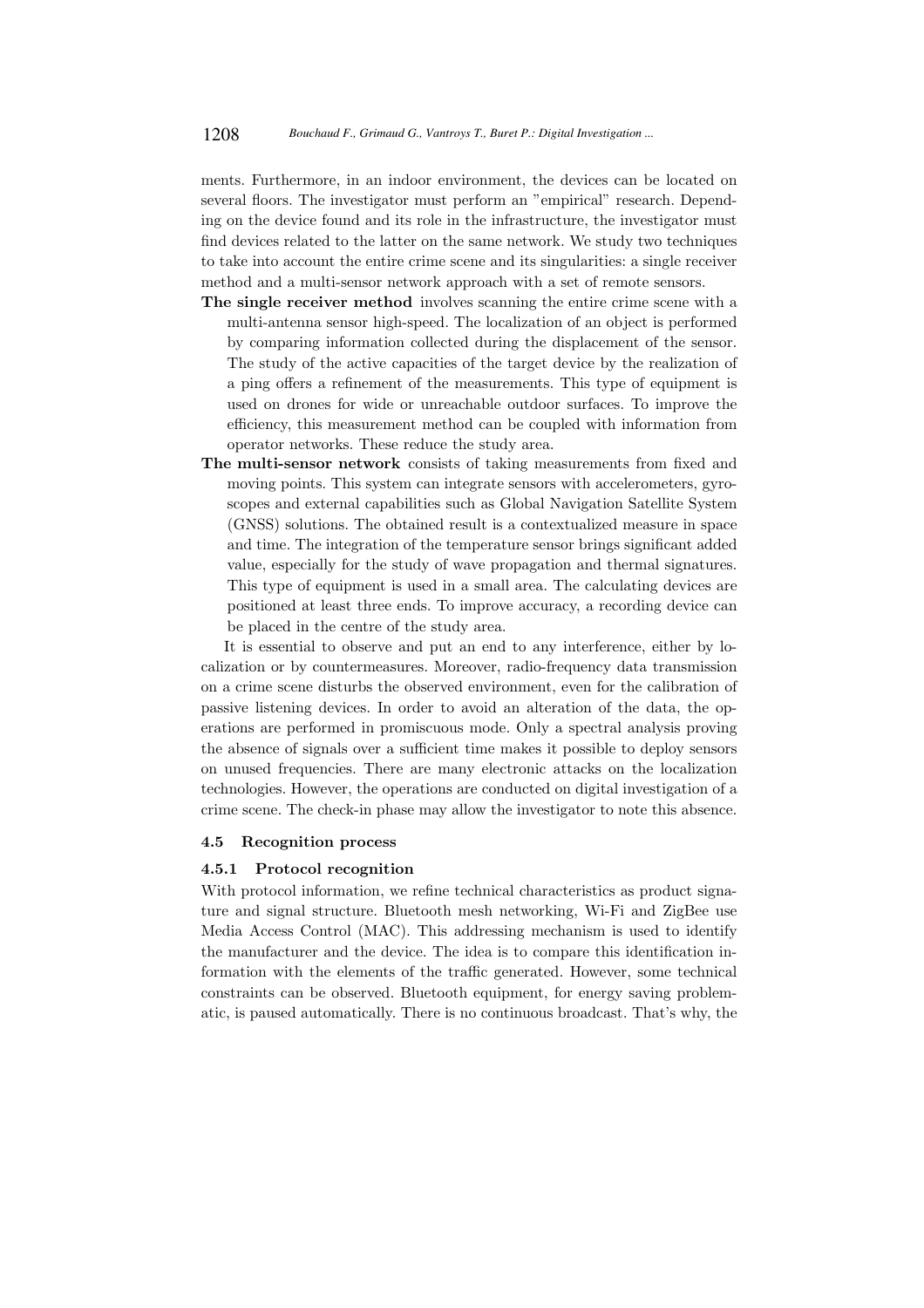frequency scan should be calculated over a long period of time. For Wi-Fi communications, to collect the MAC, we must be near the Wi-Fi network because of the hidden node problem. The header that contains the MAC isn't encrypted. This approach requires the recovery of correspondence tables between MAC and devices. The adversary can modify MAC. However, this case is quite rare during a judicial intervention on a crime scene and corresponds to a specific type of delinquency. Prior to any investigation, the investigator conducts work on the environment and the profile of the suspects. Depending on the results of its analysis, specialized units are requested. In the general case where this type of situation is handled, the information collected must be referenced with the physical data extracted from the crime scene. In case of doubt, the log and system analysis phase will confirm this intention to change address. The capture of MAC is considered in some countries as a violation of privacy if this information comes from objects located outside the crime scene. So, it may be necessary to locate the devices to be able to prove their presence in the study area.

## 4.5.2 Physical recognition

In some cases, it is difficult to recover the device credentials. The electromagnetic signature can allow this operation. This information characterizes the device in a unique way. This physical identification can be used on the crime scene to discriminate devices with the same protocol. The response time, the shape of the signal also contributes to this distinction. A device signature database can be constituted by this information. The electromagnetic signature can also give information about the manufacturer and country of manufacture of the device. To illustrate this concept, we can cite the case of the radio-frequency identification (RFID) and its magnetic electronic signature ([Romero et al. 2009] and [Tedjini et al. 2012]). The identification of the device also involves the development of a universal knowledge base. This database contains technical information about the various IoT devices. Depending on the country, the device transmitting waves contains a Federal Communications Commission Identification (FCCID). This information refers to specifications and technical characteristics.

### 4.6 Check-in

The recovered data is cross-referenced to the known data. The identification cycle is rehearsed until everything is identified. Searching for a primary node during detection can help investigators trace back to different branches of the infrastructure. With this information, they develop a relationship diagram between the devices. The role of the devices in the infrastructure is defined, so that interdependencies and localization of data storage are understood.

Once the identification phase is complete, the investigator is confronted with a huge amount of potential evidence. In order to prioritize the collection process,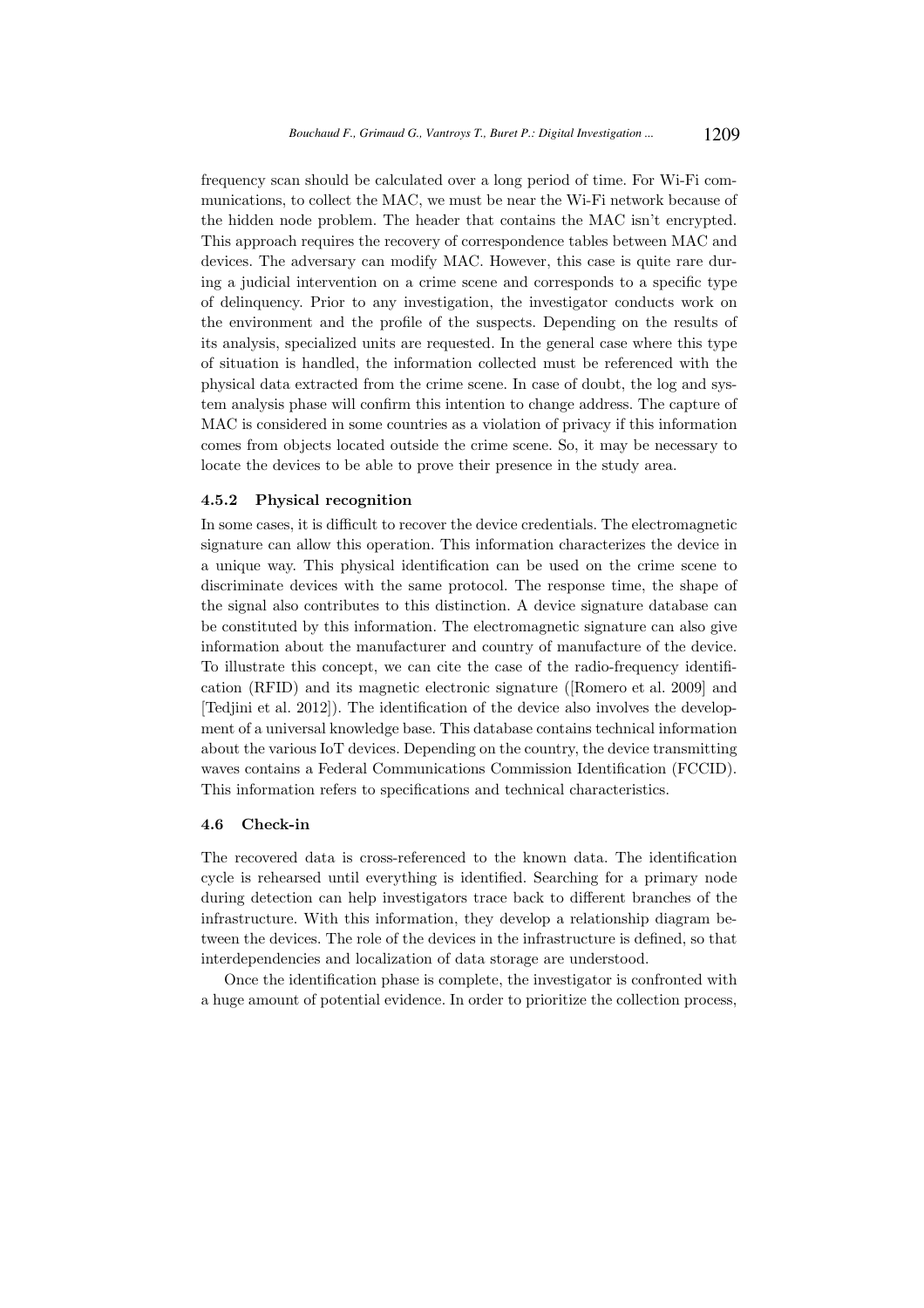it is necessary to define an effective methodology to select the best things that will provide the best evidences.

## 5 Selection procedure for relevant objects

## 5.1 Data properties

We define four main criteria to guide the collection: the relevance, the accessibility, the position and the type of data. To illustrate these different criteria, we rely on the use case "Sen.se Mother" [Sen.se 2018].

- Data relevance develops along three axes: the relationship to the event, time and space. The proximity to the event plays a role in the choice of the data to be recovered and therefore the objects to be collected. The data has a validity date limited in time. Indeed, it can disappear or lose its relevance according to its rank. This criterion is also related to the role of devices in the infrastructure. The devices can be active or passive with respect to an event. The greater the spatial, temporal and relational proximity, the more the data collected is relevant and accurate to the event. This information contextualizes the data to be collected. For example, the opening and closing of a door can be determinate using motion detection sensors. However, a simple slamming of a neighbouring door may trigger a capture event. Similarly, a sensor located somewhere in the house where the communication with the base "Sen.se Mother" is not optimized, a disconnection and a reconnection of the sensor can be observed periodically generating the sending of messages. Indeed, the application associated with the detection a presence: "is the cookie connected to the "Mother" ?" Thus, if "Cookies" are disconnected several times over long periods, the "Mother" interprets this event as departures and returns.
- Data accessibility is also an interesting criterion to take into account. For each selected device, it is more or less difficult to access the data. The data may be protected by encryption-type protection systems or code obfuscation. However, conventional methods used in digital forensic can be applied to data stored in Human-Computer Interaction (HCI). Recovering data on "Cookies" can only be performed by hardware access, which requires advanced engineering work. The gateway "Sen.se Mother" has Ethernet access.
- Data position focuses on where the data is stored. It can be stored on the sensor or transmitted over the network. Indeed, all devices don't have memory or are limited in capacity. So, the captured data can be on the crime scene or in the IoT cloud. The position of the data has an impact on the technical acts to be performed by the investigator on the crime scene. The data can be stored in volatile or persistent memory. To access data on the cloud, the investigator needs to ask the operators of the platform. He therefore needs to know the local devices associated with the data collected. "Cookies" can store about 10 days of data in case of connection loss to the base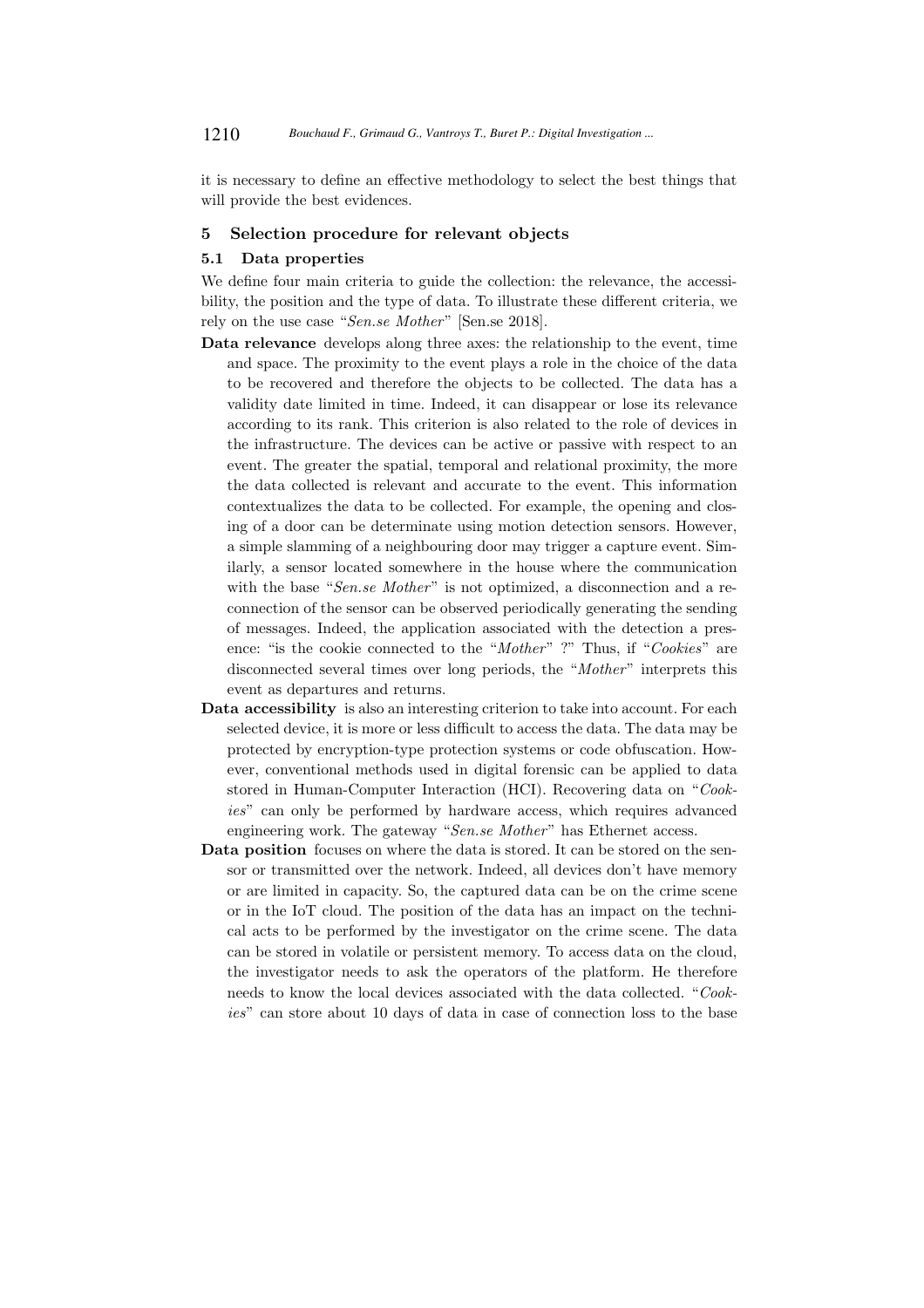"Sen.se Mother". As soon as the base is accessible again, the sensors transmit the data. The "Sen.se mother" retrieves them only to transmit them to a dedicated platform. The cloud processes the received data, interprets them, analyses them continuously to be able to provide services. Collected data is accessible by a web interface or a dedicated application on a mobile phone. Investigators can extract offline sensor data, extract event logs to analyse network activity, and examine the Application Programming Interface (API). From this local information, they can request access to " textit Sen.se" platforms.

Data type is broken down into three characteristics : direct, transformed or interpreted by humans. Direct data is a raw data collected by a sensor. The data is modified and contextualized by the device according to the defined parameters such as a notion of the threshold. This data can lead to a human interpretation. It comes from the log analysis and an observation of how the direct data has evolved over time reflecting an operational state of the object. For example, the presence of a person can be deduced from a recorded event resulting from an action requiring human manipulation in the room. Direct and transformed data will be more easily exploitable than interpreted data. This indirect data is based on a thorough knowledge of the devices and their nominal operation. So interpretation mobilizes a lot of ways to retrieve information and knowledge. "Cookies" collect raw data as the temperature or the detection of presence. These data are easily exploitable and identifiable for investigators and inform on an abnormal change in real time. For energy-saving reasons, the transmitted information is asynchronous. The connection logs found on the device "Sen.se Mother" can be used to date the transmitted information. This information must be studied with the actors of the communication and their roles. The connection logs make sense because those data are linked to a measurement sensor event. So this interpreted data mobilizes a lot of knowledge and requires deductive approach.

#### 5.2 Weighting of Device

With the data properties outlined in the previous section, we define the relevance of information collection in the IoT infrastructure. This classification is developed in connection with the technical principle: the performance cost of operations and the impact on the quality of the results. The idea is to select the best evidence at the crime scene. The four columns of the table 1 are the four data criteria. The row is made up of the four sections of the IoT infrastructure: the sensors, the gateway, the cloud and the HCI. Criterion 1 corresponds to the strongest weight and 4 to the weakest. These different elements are broken down according to the following four notions:

Productivity is the effort we have to do to get the data;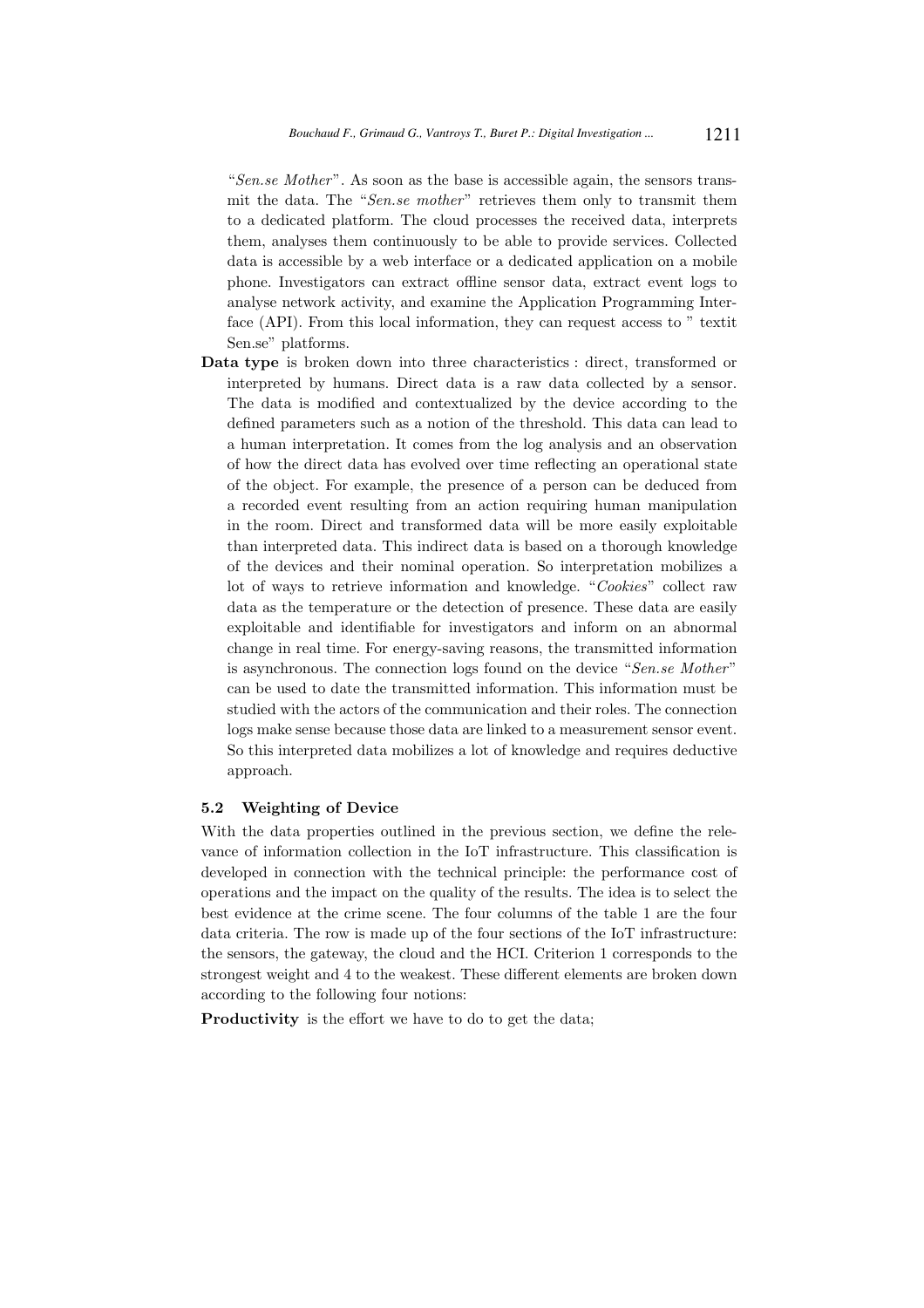Human cost is the execution time of the operation;

Engineering cost is the financial aspect of the operation;

Alteration is the impact of the operations performed on the devices.

## 5.3 Discussion

In this section, we explain our weighting. They have been defined by digital forensic experts and verified with real cases.

|                     |                     | Data           | Data                                  | Data           |   | $Data Total  \#$ |                |
|---------------------|---------------------|----------------|---------------------------------------|----------------|---|------------------|----------------|
|                     |                     |                | relevance accessibility position type |                |   |                  |                |
| Productivity Sensor |                     |                |                                       |                | 3 | 12               | $\overline{2}$ |
|                     | Gateway - Node      | 4              |                                       | 3              | 4 | 12               | $\overline{2}$ |
|                     | IoT platform        | $\overline{2}$ | 3                                     |                | 2 | 8                | 1              |
|                     | $HCI (API - GUI)$   |                | 2                                     | 2              |   | 8                | 1              |
| Human cost Sensor   |                     | 4              | 4                                     | 3              | 4 | 15               | 3              |
|                     | Gateway - Node      | 3              |                                       |                | 3 | 8                | 1              |
|                     | IoT platform        |                | 2                                     | 4              |   | 8                | 1              |
|                     | $HCI (API - GUI)$   | 12             | 3                                     | 2              | 2 | 9                | $\overline{2}$ |
| Engineering         | Sensor              | 4              | 4                                     | 3              |   | 12               | 3              |
| $\cos t$            | Gateway - Node      | 3              | 2                                     |                | 4 | 10               | $\overline{2}$ |
|                     | IoT platform        |                |                                       | 4              | 3 | 9                | 1              |
|                     | $HCI (API - GUI) 2$ |                | 3                                     | $\overline{2}$ | 2 | 9                | 1              |
| Alteration          | Sensor              | 4              | 4                                     | 3              | 1 | 12               | 3              |
|                     | Gateway - Node      | 3              | 3                                     | 2              | 4 | 12               | 3              |
|                     | IoT platform        |                |                                       | 4              | 3 | 9                | $\overline{2}$ |
|                     | $HCI (API - GUI) 2$ |                | 2                                     |                | 2 |                  |                |

Table 1: Device categorization based on data properties and technical principles

## 5.3.1 Productivity topic

To illustrate this weighting, take the case of measuring the ambient temperature with the "Sen.se Mother". The measurement is done locally by the "Cookie". Data collected from the environment is raw information that is not always readable at first because it is not transformed. Data accessibility requires complex operations, such as chip-off. The "Mother" only contributes to the transmission of temperature data to the IoT platform. Connection logs follow the event. The gateway is not very secure and has many open ports for easy access to data stored. HCI offers centralized formatted and interpreted information. However, this information has been selected and depends on the choices of the application designer. The temperature application returns the measured data as a graphical rendering.Data accessibility depends on the container like mobile phone or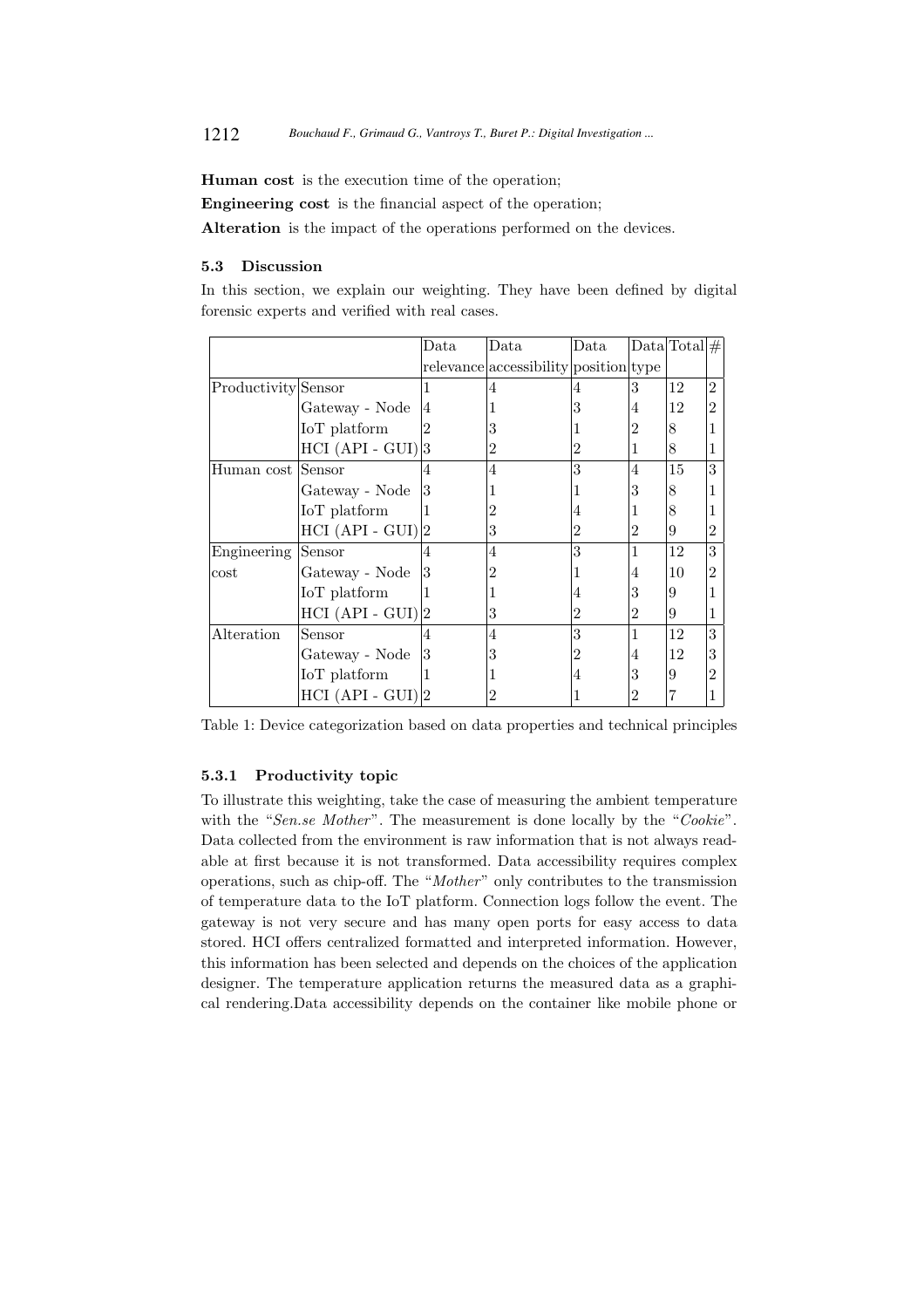Web access by authentication. These media contain advanced security, difficult to bypass. The cloud contains the manufacturer's database. It provides complete centralization of information and an overview of the infrastructure. Collection requires the intervention of a third person. It is conditioned by the way of selecting the right information. So data accessibility depends on the operator.

## 5.3.2 Human and Engineering cost topic

Pluralities of connected objects are present at the crime scene. Each device is unique and involves significant research and development costs for extracting and formatting information. This element is reinforced by the question of the proprietary formats of the collected data. The CC430F6137 which is in the "Cookie" is a micro-controller with 32 KB of in-system programmable flash memory and 4 KB of RAM. This component has a 128-bit Advanced Encryption Standard (AES) accelerator to secure transmitted data to prevent it from being intercepted. For gateways, the main cost is related to the interpretation of the collected information. Listening to ports allows us to determine open ports and services used to dump memory. The "Mother" has an Ethernet connection to exchange information with the IoT Infrastructure. It uses TCP ports 123, 443, 6514, 8482 and UDP 53. Memory is also accessible by chip-off because the information is not encrypted. It uses a Linux kernel in which connection logs and infrastructure configuration are kept. The financial and time costs resulting from requests from platform operators are partially controlled as they result from a contract. The requests transmitted to the operators must be precise. They require to know the technical information relating to the gateway in the form of MAC or model number. The main cost for the HCI results from the extraction of the application data. However, this approach relies on controlled processes within the framework of digital forensics. The application contained in the phone can be studied with conventional digital forensic tools.

#### 5.3.3 Alteration topic

During the collection and retrieval phases of useful information, objects and data stored in memory can be corrupted. Hardware methods, such as chip-off or Boundary Scan (Test Access Port, TAP), used to retrieve component information are very physically destructive but guarantee extreme data extraction. The software approach can modify the nominal operation of the device and is likely to generate a write on the systems. Sensors are usually addressed using a hardware approach. For example, the "Cookie" has 4 KB of RAM. This RAM buffer is used when data transmission is not possible. This device is able to keep about 10 days of data in memory. Turning off the power causes loss of information. If the investigator is unable to retrieve the data, the connected objects must be kept alive and placed in a Faraday cage for later extraction at the laboratory. The software approach is used for the IoT platform. HCI and gateways combine the two approaches.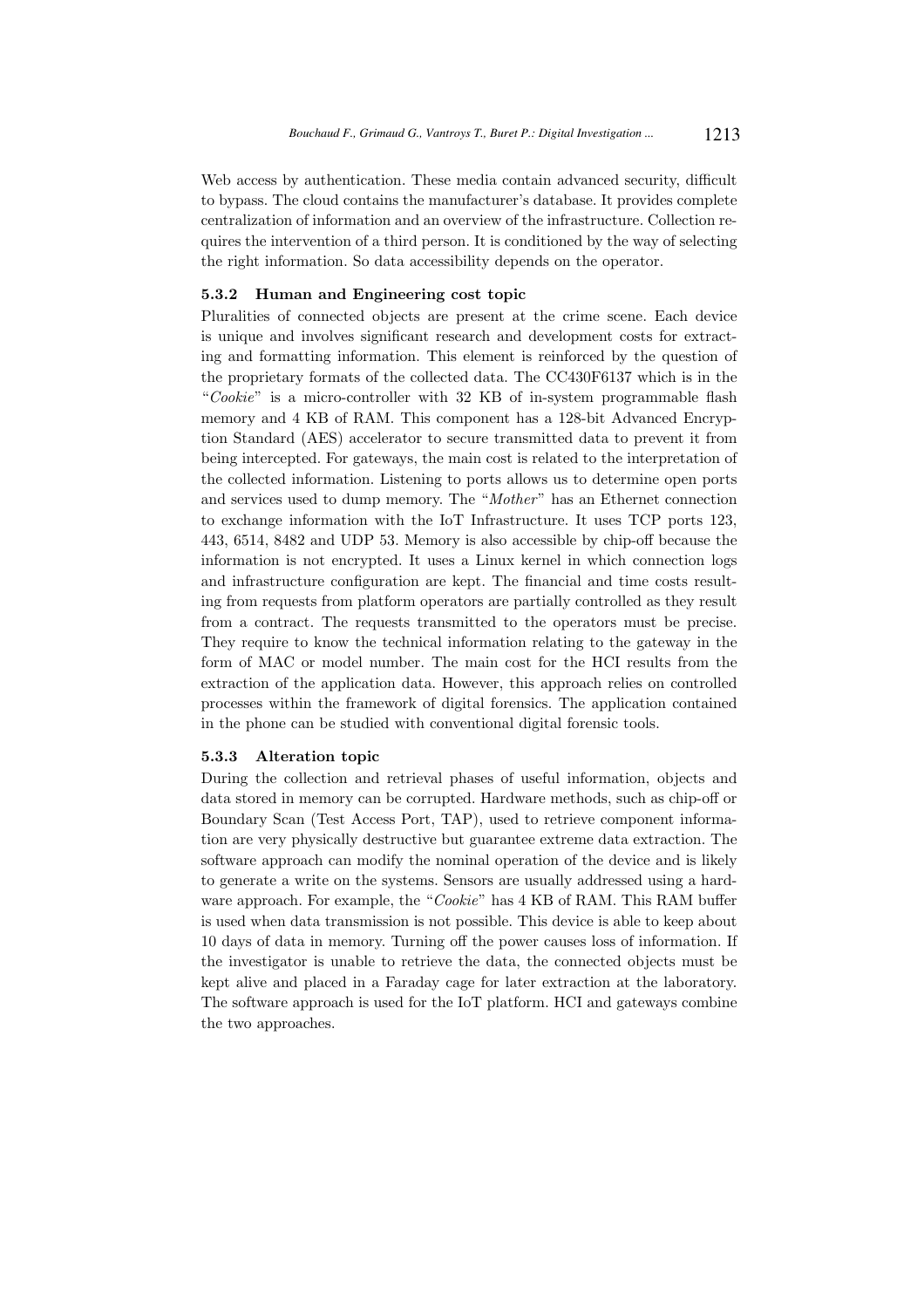#### 5.4 General information

From defined weights, we elaborate a device classification of IoT infrastructure (Table 2). The main result is that collecting evidence is easy from HCI that administers the IoT devices, or from the cloud operator that collects data. It is more difficult to get the same results when dealing with the sensors directly.

|                                                  | Total by data          |          |
|--------------------------------------------------|------------------------|----------|
| Sensor                                           | $ 51 (12+15+12+12) 4 $ |          |
| $\operatorname{Gateway}$ - $\operatorname{Node}$ | $ 42(12+8+10+12)$      | 13       |
| IoT platform                                     | $34(8+8+9+9)$          | $\Omega$ |
| HCI (API - GUI) 33 $(8+9+9+7)$                   |                        |          |

Table 2: Device classification of the IoT infrastructure

HCI is the best performing part. Because of its interface position, it converges the direct data of all connected IoT devices. The data returned to this interface is interpreted. Thus, they are easily exploitable by the investigators during the analysis. However, access to data depends on the type of interface. Thus, collection operations can be technically complex and time consuming, resulting in a risk of data corruption and significant costs in research and development especially on the application layer. This interface contains only data that the designer wants displayed.

The cloud also offers interesting performance through its work as a hub and data storage. It contains additional information about the HCI interface, including usage data for maintenance purposes. However, the data are deported to the crime scene and require the intervention of a third party to the investigation: the operator of the cloud. Thus, the manner of collecting the information is not controlled by the investigator. Moreover, beforehand, a precise knowledge of the elements to extract is necessary to locate the correct information to recover. This knowledge depends on the elements collected locally. Thus, the associated constraints are the time and distance factors.

The gateway mainly contains indirect information in the form of log files. The exploitation of these elements requires a good understanding of the network and the devices.

The sensors are the interface between the crime scene and the IoT infrastructure. They are the direct witnesses of events. This acquisition device contains raw data from the crime scene. However, the object has only the local information that is specific to it. Collection operations depend on the characteristics of the object and its access interfaces. So, in some cases, only an electronic approach is practicable. It can be technically complex and time consuming, resulting in a risk of data corruption and significant costs in research and development. Moreover, this information is not always readable and accessible. Some objects are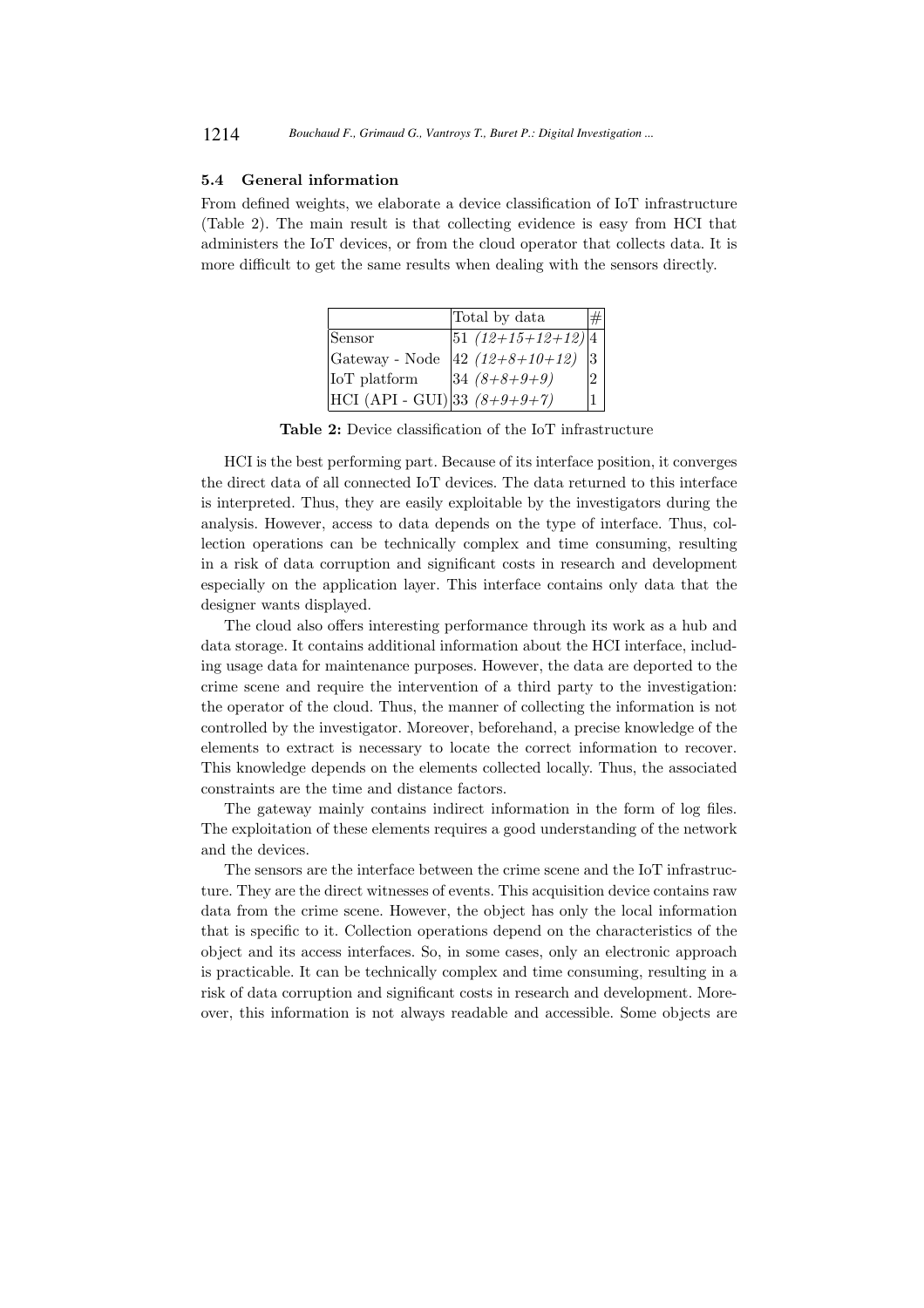equipped with an external storage card. In this case, the collecting operation is simple. Some sensor-type devices also have a gateway role in storing information.

Prioritizing devices within the IoT infrastructure during data collection may be questionable according to the context of the incident. For example, investigators find a sensor on the crime scene that is not synchronized with the local network. These devices may contain information still present in the sensor. The IoT architecture is sometimes conceived in accordance with the fog or edge computing principles. The computing and analysis resources are distributed locally between the source and the cloud. Only processed data is transmitted to the cloud. In this case, the raw information is hosted by the fog node like gateways or by local devices. In some cases, the IoT infrastructure does not contain a cloud. HCI can connect directly to the gateway or to the sensors to display information. The classification must be comprehended in a general way. Some of the wide variety of IoT settings moderates our generic classification. Thus, we have determined the objects to be recovered in priority. It still needs determining how to recover them.

### 5.5 Use case

In this section, the use of wellness data from the users as critical evidence in court is examined. A body of a person is found in the bed of his house. When the police discover the crime scene, the causes and the context of death are not defined. No material or visual element makes it possible to choose the hypothesis of a homicide or a suicide and to reconstruct the chronology of the events. The study of the body and the room allows investigators to obtain more or less approximate study tracks. They freeze the crime scene and begin an identification phase. Frequency mapping is used to infer the presence of a Bluetooth 4.0 Low Energy connected devices. The device, located under the pillow of the victim, is found with the multi-sensor network approach. Visually, the device is identified by the brand symbol, FCCID 2ADIOB501, CMIITID 2016DP2433, model name B501 and unique ID 17302162. Connected object is a sleep sensor called Sleepace Dot.The investigator defines a dependency between the Sleepace Dot and a mobile phone. The study of the crime scene makes it possible to determine the associated smartphone. This element will be confirmed during the device analysis. At the local level, the investigator collects the Sleepace point and the smartphone by disconnecting it from the network. The gateway role is performed by the smartphone.

During his analysis, the investigator wants to understand what happened and establish a schedule of events. The study of the Wellness Coach app on the mobile phone provides personal information about the user, his activities and the operation of the connected object. The investigator retrieves the timestamps of the triggering of the sensor and the measurements of the movements of a body on the bed for several months. However, only manually synchronized in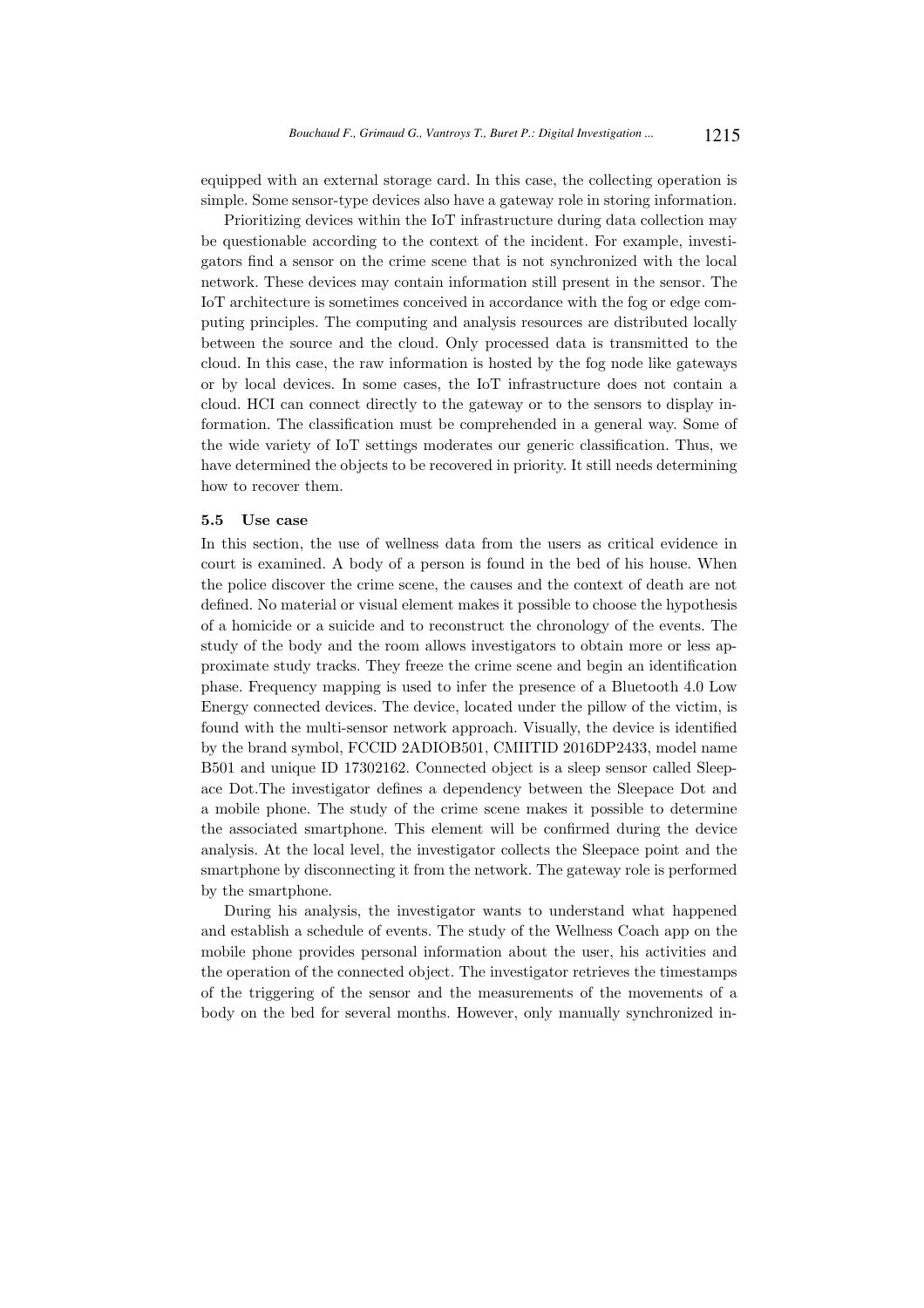formation is available on the application. Thus, the latest days have not been found on the phone application. These early works contain information on the context and habits of the victim. From the identifier of the device, a judicial request is sent to the company to obtain the data stored in the cloud. The study of the 'gateway' elements is carried out during the analysis of the telephone, especially to study the connection between the sensor and the smartphone and the synchronization events. However, these operations require advanced technical knowledge in interpreting the results. So, the sleep sensor in the absence of synchronization with the application plays a decisive role in the resolution of the criminal investigation. Indeed, it keeps the information recorded over a period of seven days. From the extracted data, the interviewer is able to reconstruct the chronology of events, dating the activity of the victim and its interactions with the environment.

In our case, the crime scene only includes a connected device. However, it can contain interconnected objects that provide crucial information for the investigation. For example, the Dot Sleep Sensor can be connected to the Homni Smart Standby solution containing environmental sensors (temperature, humidity, sound level and brightness) and the Reston solution for calculating the heart and respiratory rate of a person. It will therefore always be relevant to start from the study of the data present in the smartphone, because of its role as a catalyst for information. Depending on the purpose of the survey and the need for specific information, objects may be subject to further study. In fact, the probability of finding relevant and complete information in the sensor is lower than in the HCI.

#### 6 Collection and preservation challenge of local objects

The collection of digital evidence comes under the jurisdiction of three staple principles: the relevance, the sufficiency of the data acquired for the survey, and its reliability, especially in terms of verifiability and repeatability of the processing. The evidence must be admissible in court. The ISO/CEI 27037:2017 establishes guidelines for the collection, acquisition and preservation of digital evidence.

Beforehand, the local devices must be isolated from the network when no relevant data is lost due to this action and no malfunction occurs in the system. The investigator dissociates the local network from the crime scene of the outside network by removing the incoming and outgoing connections. This operation requires the physical disabling of connections to the access point or external network port. This process may be supplemented by frequency jamming after a prior impact study of the system. Several difficulties are perceptible in the context of an IoT infrastructure: the question of the network topology and the management of volatile memories. The influence of the reconfiguration of the local network during the collection must also be studied. The investigator can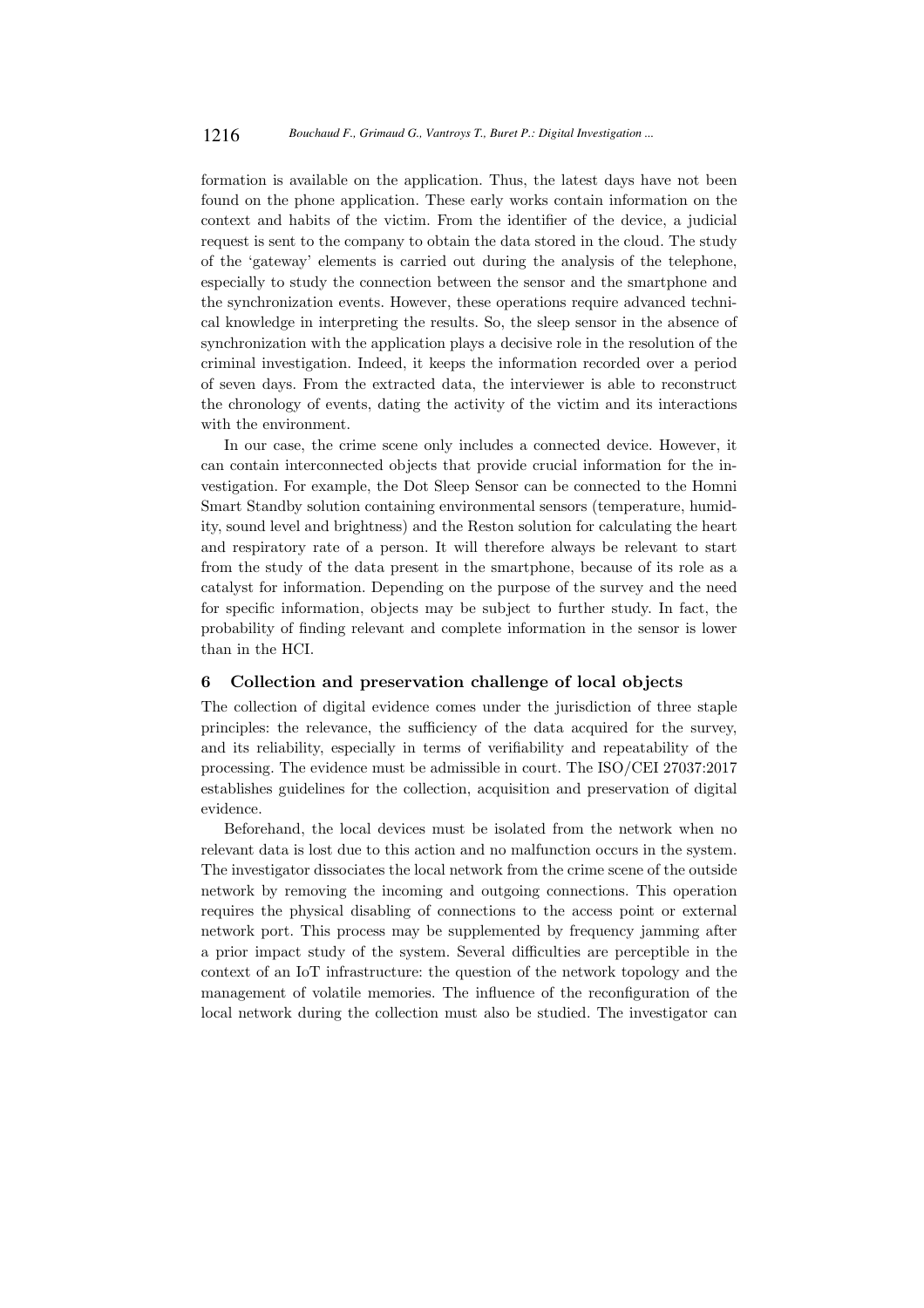rely on the information collected during the identification phase, particularly on the protocols, the role of the different connected objects and the known dependencies. The local IoT infrastructure is structured according to mesh, star, cellular and broadcast network topologies. Moreover, the collection also depends on the criminal circumstances and the particularities of the crime scene.

Most connected objects studied are not encrypted. The acquisition of data is possible by reading the memory directly. However, during the collection of connected objects on the crime scene, it is possible to perform several acquisitions of data stored via a software approach, especially in the operation of services offering remote access (Secure Shell protocol, Telnet, File Transfer Protocol, server Web, etc.). Deciding a method can be determined by scanning the object. For example, a data dump for the Orvibo kit may be possible via Telnet access or for Philips Hue via API. For some versions of Amazon Echo, Android Debug Bridge debugging can be enabled. Thus, data mining relies on traditional methods and tools for the digital forensics.

## 7 Conclusion

The rapid growth of IoT inserts new safety and forensic challenges. In front of massive amount of heterogeneous plausible evidence, the digital investigators have to develop digital forensics procedures in order to seriously consider this new field of investigation. Indeed, he must give priority to their approach and operational status with the intention of resolving the riddle of crime quickly.

This article discusses the difficulties of identifying locally connected objects and prioritizing that selection of evidence within the IoT infrastructure. Collection topic will be the focus of a future study. That being the case for digital investigation, the IoT environment is really a source of potential evidence; it's a brand new challenge throughout the forensic science.

### References

- [Aernouts et al. 2018] Aernouts, M., Berkvens, R., Van Vlaenderen, K., Weyn, M. : "Sigfox and LoRaWAN Datasets for Fingerprint Localization in Large Urban and Rural Areas"; Data, 3,2, 2018, 13.
- [Altini et al. 2010] Altini, M., Brunelli, D., Farella, E., Benini, L. : "Bluetooth indoor localization with multiple neural networks"; Wireless Pervasive Computing (ISWPC),  $5^{th}$  IEEE International Symposium, 2010, 295-300.
- [Blumenthal et al. 2007] Blumenthal, J., Grossmann, R., Golatowski, F., Timmermann, D. : "Weighted centroid localization in zigbee-based sensor networks."; Intelligent Signal Processing, WISP International Symposium on. IEEE, 2007, 1-6.
- [Chan et al. 2006] : Chan, L. W., Chiang, J. R., Chen, Y. C., Ke, C. N., Hsu, J., Chu, H. H. : "Collaborative localization: Enhancing wifi-based position estimation with neighborhood links in clusters"; International Conference on Pervasive Computing. Springer, Berlin, Heidelberg, 2006, 50-66.
- [Copos et al. 2016] Copos, B., Levitt, K., Bishop, M., Rowe, J. : "Is Anybody Home? Inferring Activity From Smart Home Network Traffic"; Security and Privacy Workshops (SPW), IEEE, 2016, 245-251.